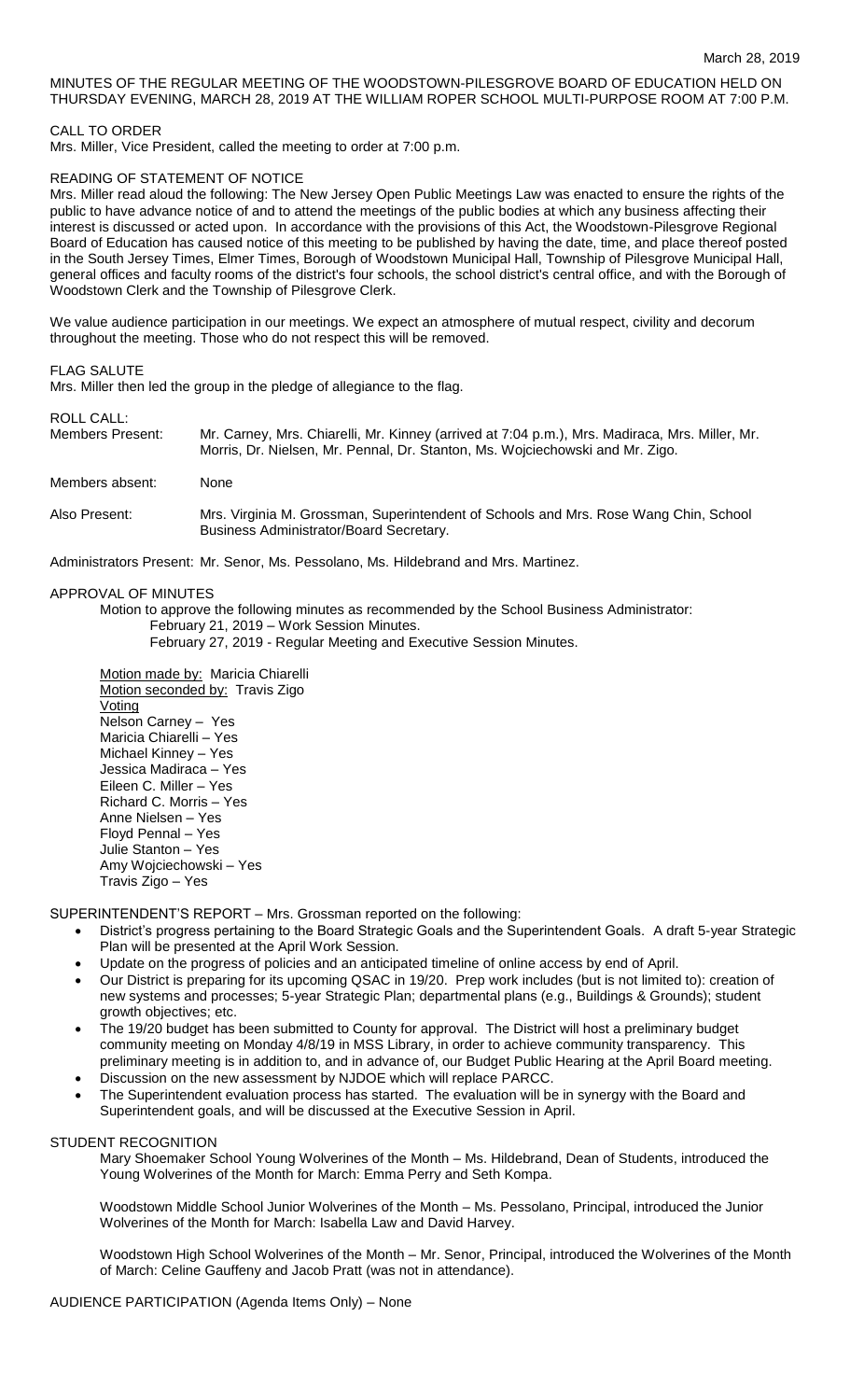### INSTRUCTION/CURRICULUM

Motion to approve the following as recommended by the Superintendent: Amended 2018-2019 School Calendar due to inclement weather.

SEMI Corrective Action Plan for the 2019-2020 school year.

March 2019 field experience list as follows:

| Student  | College    | <b>Building</b> | Staff    | Dates                   | Tvpe     |
|----------|------------|-----------------|----------|-------------------------|----------|
| Gloster, | lRowan.    | Hiah            | Gunther, | $9/2/19$ -              | Clinical |
| Kayode   | University | School          | Kahlil   | 10/25/19                | Practice |
| Gloster, | lRowan.    | <b>High</b>     | Gunther, |                         | Clinical |
| Kayode   | University | School          | Kahlil   | 3/16/20-5/6/20 Practice |          |

March 2019 High School field trip list. (see page 347)

March 2019 fundraiser list. (see page 348)

Approval for all Juniors and Seniors to have a late start of 11:00 am due to State Testing on April 29, 30 and 9:30 am on May 1, 2019.

March 2019 high school home instruction list as follows:

| Student ID# | Approximate Absence dates |
|-------------|---------------------------|
| 818686269   | 2/27/19 - 3/13/19         |
| 6938306252  | 3/6/19 - 3/20/19          |
| 335737830   | $ 3/11/19 - 4/11/19 $     |
| 7783132720  | $ 3/11/19 - 4/11/19 $     |
| 8186862693  | 3/13/19 - 3/25/19         |

New club SABLE/BFA Sisters for Awareness and the Black Leadership & Equality/Brothers for Awareness effective 4/16/19.

Harassment, Intimidation and Bullying report dated 2/16/2019 - **3**/22/2019 and to provide notification letters as required to the parents/guardians advising that this information has been provided to the Board of Education.

Motion made by: Amy Wojciechowski Motion seconded by: Anne Nielsen Voting Nelson Carney – Yes Maricia Chiarelli – Yes Michael Kinney – Yes Jessica Madiraca – Yes Eileen C. Miller – Yes Richard C. Morris – Yes Anne Nielsen – Yes Floyd Pennal – Yes Julie Stanton – Yes Amy Wojciechowski – Yes Travis Zigo – Yes

Motion to approve the following as recommended by the Superintendent (voting not applicable to sending district representatives):

Professional Development as follows:

| Staff                       | <b>Building</b>               | Dates | Workshop/Conference              | Location                   | Cost not to<br>exceed |
|-----------------------------|-------------------------------|-------|----------------------------------|----------------------------|-----------------------|
| English,<br><b>Bradford</b> | Shoemaker <sub>3</sub> /29/19 |       | 4th Annual Yoga &<br>Mindfulness | Rowan<br><b>University</b> | \$198                 |
| New,<br>Stephen             | Shoemaker <sup>3</sup> /29/19 |       | 4th Annual Yoga &<br>Mindfulness | Rowan<br><b>University</b> | \$198                 |

Field Experience as follows:

| Student        | College           | <b>Building</b>            | Staff        | Dates       | <b>Type</b> |
|----------------|-------------------|----------------------------|--------------|-------------|-------------|
| Gloster.       | Rowan             | Mary                       | Nowmos,      | $3/18/19$ - | Clinical    |
| Kayode         | <b>University</b> | Shoemaker                  | Christine    | 5/10/20     | Practice    |
| Gloster,       | Rowan             | Mary                       | Nowmos,      | 1/21/20 -   | Clinical    |
| Kayode         | <b>University</b> | Shoemaker                  | Christine    | 3/6/20      | Practice    |
| Kershaw,       | Rowan             | Mary                       |              | 9/3/19 -    | Clinical    |
| Samantha       | <b>University</b> | Shoemaker                  | Kidder, Kate | 12/10/19    | Practice    |
| Kershaw,       | Rowan             | Mary                       |              | 1/21/20 -   | Clinical    |
| Samantha       | University        | Shoemaker                  | Kidder, Kate | 5/6/20      | Practice    |
| Roberts,       | Rowan             |                            |              | 9/3/19 -    | Clinical    |
| Bryanna        | <b>University</b> | William Roper DiDio, Katie |              | 12/10/19    | Practice    |
| Roberts,       | Rowan             |                            |              | 1/21/20 -   | Clinical    |
| <b>Bryanna</b> | University        | William Roper DiDio, Katie |              | 5/6/20      | Practice    |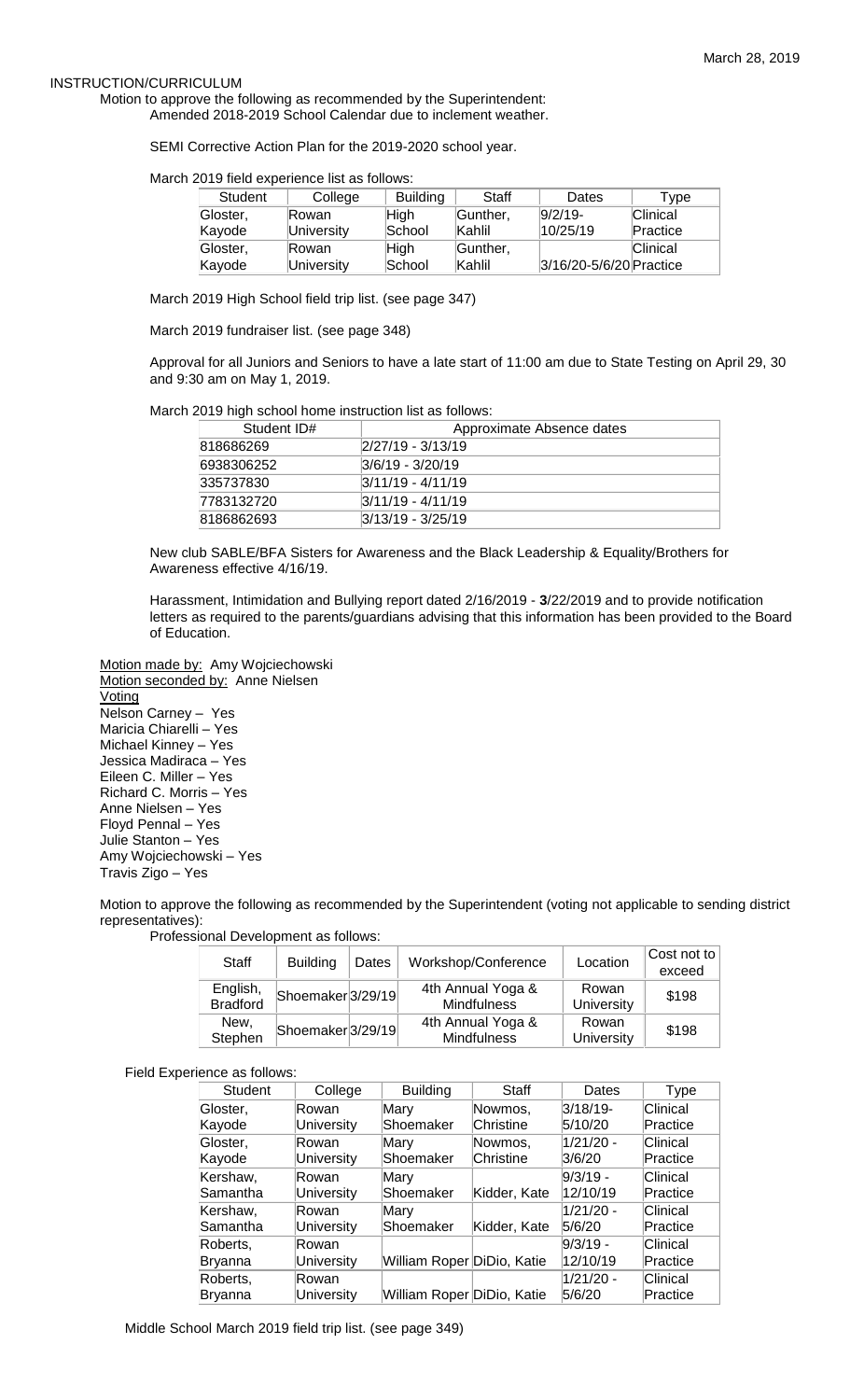Mary Shoemaker March 2019 field trip list. (see page 350)

March 2019 non-high school home instruction list as follows:

| Student ID# | Approximate Absence dates |
|-------------|---------------------------|
| 387814382   | $2/14/19 - 3/31/19$       |
| 723861594   | $2/18/19 - 4/18/19$       |
| 761036632   | $ 3/11/19 - 3/27/19 $     |

Motion made by: Amy Wojciechowski Motion seconded by: Jessica Madiraca Voting Nelson Carney – Yes Maricia Chiarelli – Yes Jessica Madiraca – Yes Eileen C. Miller – Yes Anne Nielsen – Yes Floyd Pennal – Yes Julie Stanton – Yes Amy Wojciechowski – Yes Travis Zigo – Yes

## ADMINISTRATION/PERSONNEL

Motion to approve the following as recommended by the Superintendent:

Accept the resignation of Sondra Hiles (high school math teacher) effective 7/1/2019.

Stacey McCarter as a part time custodian at the high school effective approximately 4/15/2019. Salary - Custodian Step 1 (\$27,444) pro-rated to start date and a maximum of 25 hours per week.

March 2019 high school extra duty list. (see page 351)

March 2019 curriculum extra duty list. (see page 352)

WPRSSA Sidebar Agreements effective 7/1/2019 through 6/30/2020. (see page 353)

March 2019 substitute list. (see page 354)

Motion made by: Floyd Pennal Motion seconded by: Amy Wojciechowski **Voting** Nelson Carney – Yes Maricia Chiarelli – Yes Michael Kinney – Yes Jessica Madiraca – Yes Eileen C. Miller – Yes Richard C. Morris – Yes Anne Nielsen – Yes Floyd Pennal – Yes Julie Stanton – Yes Amy Wojciechowski – Yes Travis Zigo – Yes

Motion to approve the following as recommended by the Superintendent (voting not applicable to sending district representatives):

Intermittent Family Leave for Caroline Little from 2/15/2019 through 5/1/2019.

Diane Cioffi for a medical leave of absence effective 3/15/2019 for approximately 6 weeks.

Johanna Riggins as a full time paraprofessional at the Mary Shoemaker School effective 3/29/2019. Salary - Para, Step 1 (\$19,493) pro-rated to start date.

Brooke Melino as a part time paraprofessional at the Mary Shoemaker School effective approximately 4/15/2019. Salary - Para, Step 1 (\$19,493) pro-rated to start date and hours.

March 2019 Mary Shoemaker extra duty list. (see page 355)

Jennifer Hildebrand as the Acting Principal at the Mary Shoemaker Elementary School and the William Roper Early Learning Center effective 3/15/2019 for approximately 6 weeks. Stipend - \$57.2/hour x 2.5 hours/per day (2 at MSS and .5 at WRS)

Jamie Morgan to continue in the Teacher on Special Assignment position (Master Teacher approved at the September 20, 2018 meeting) from 3/15/2019 for approximately 6 weeks at no additional cost to the district.

Volunteer Lists for the month of March as follows: Mary Shoemaker volunteer list. (see page 356) William Roper volunteer list. (see page 357) Middle School volunteer list. (see page 358)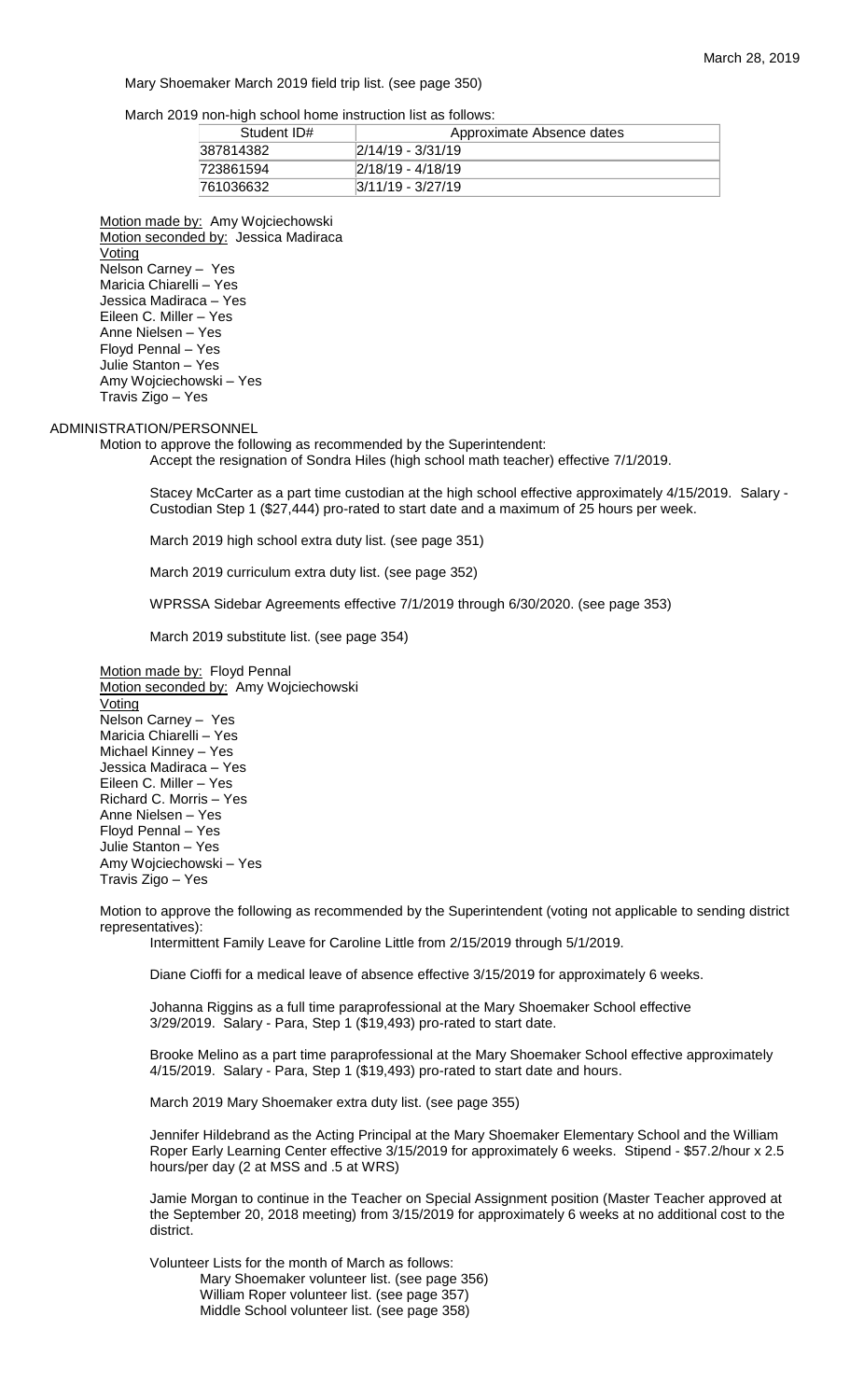Motion made by: Floyd Pennal Motion seconded by: Maricia Chiarelli **Voting** Nelson Carney – Yes Maricia Chiarelli – Yes Jessica Madiraca – Yes Eileen C. Miller – Yes Anne Nielsen – Yes Floyd Pennal – Yes Julie Stanton – Abstained on the Middle School volunteer list only. Amy Wojciechowski – Yes Travis Zigo – Yes

## OPERATIONS/FINANCE

Motion to approve the following financial reports as recommended by the School Business Administrator: (see Board Minutes Financial Back-up Binder for details).

Pursuant to N.J.A.C. 6A:23A-16.10 (c)3, I certify that as of January 31, 2019, no budgetary line item account has obligations and payments (contractual orders) which in total exceed the amount appropriated by the Woodstown-Pilesgrove Regional Board of Education pursuant to N.J.S.A. 18A:22-8.1 and N.J.S.A. 18A:22-8.2 and no budgetary line item account has been over-expended in violation of N.J.A.C. 6:23- 16.10 (a)1.

Board Secretary **Date** 

\_\_\_\_\_\_\_\_\_\_\_\_\_\_\_\_\_\_\_\_\_\_\_\_\_\_\_\_\_ \_\_\_\_\_\_\_\_\_\_\_\_\_\_\_\_\_\_\_\_\_\_\_\_

The January 31, 2019, preliminary final Report of the Treasurer of School Funds for the 2018-2019 school year is in agreement with the January 31, 2019, preliminary Report of the Board Secretary, pending audit.

Pursuant to N.J.A.C. 6A:23A-16.10(c)4, that the Woodstown-Pilesgrove Regional Board of Education certifies that as of January 31, 2019, and after review of the Secretary's Monthly Financial Report and the Treasurer's Monthly Financial Report and upon consultation with the appropriate district officials, to the best of the Board's knowledge, no major account or fund has been over-expended in violation of N.J.A.C. 6A:23A-16.10(a)1 and that sufficient funds are available to meet the district's financial obligations for the remainder of the fiscal year.

EFT's for February 2019, additional hand check payments for February 2019, and payment list for the month of March 2019.

Transfer of funds as previously approved by the Superintendent pursuant to 18A:22-8.1 for the month of January 2019.

Additional financial reports as follows:

Student Activities and Athletics for the month of February 2019. Scholarships for the month of February 2019. Odyssey of the Mind for the month of February 2019. Cafeteria Report for the month of February 2019.

Woodstown Community School for the month of February 2019.

Motion made by: Michael Kinney Motion seconded by: Amy Wojciechowski **Voting** Nelson Carney – Yes Maricia Chiarelli – Yes Michael Kinney - Yes Jessica Madiraca – Yes Eileen C. Miller – Yes Richard C. Morris – Yes Anne Nielsen – Yes Floyd Pennal – Yes Julie Stanton – Yes Amy Wojciechowski – Yes Travis Zigo – Yes

Motion to approve the following as recommended by the School Business Administrator:

Approval to reject all proposals submitted for Custodial and Black Seal Operator Services Request for Proposal (RFP) #WPRSD-CS-2019-20-001 opening on February 5, 2019.

Contract with Salem County Vocational Technical School for the attendance of full-time academy students and full and shared time vocational students in the amount of \$208,575.00 for the 2019-2020 school year.

Contract with Bridgeton Board of Education to provide home instruction services to student (NJSmart #5346350507) beginning January 2, 2019 through February 4, 2019 for a total cost of \$420.00.

Contract with Brookfield Schools to provide home instruction on an as needed basis at \$32.00 per hour for the 2018-2019 school year.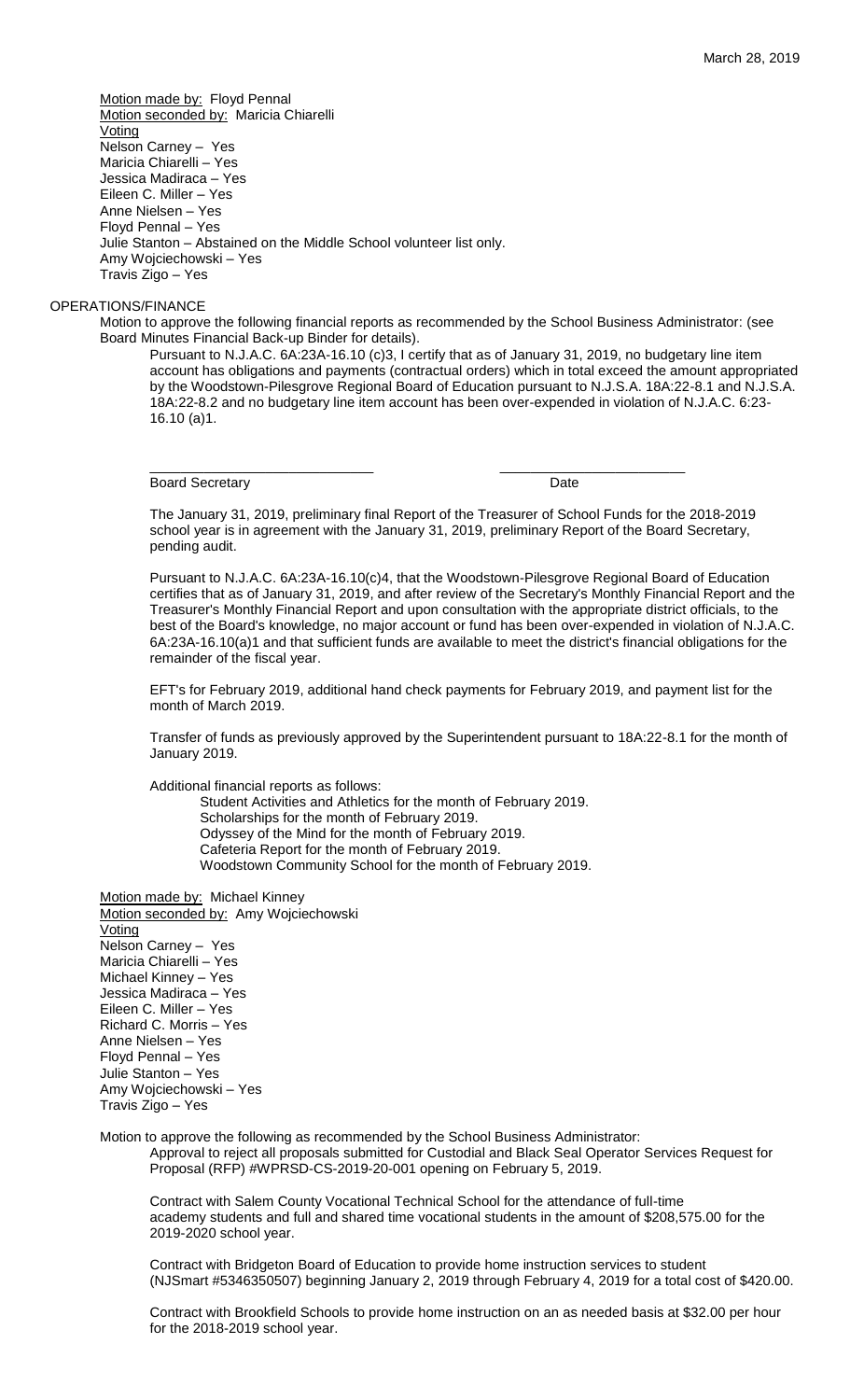Contract with Gloucester County Special Services School District for an additional bus route Y1363 for the STAND Program beginning March 4, 2019 through May 31, 2019 at \$73.08 per diem, plus a 7% administrative fee. Cost will be paid through the McKinney-Vento Supplemental Grant.

Contract with Gloucester County Special Services School District for quoted route Y1463 at \$297.00 per diem, plus a 7% administrative fee. Route for student NJ SMART #6216115392 begins February 28, 2019 to the end of the 2018-2019 school year.

Lease purchase agreement for 60 months through Apple Financial Services under ESCNJ Co-Op (Middlesex) Apple Educational Products Bid#MRESC 15/16-78 in the amount of \$281,123.10 with an interest rate of 0.00% and annual payments in the amount of \$56,224.62 for the purchase of 175 MacBook Air 13-inch with AppleCare+ Protection Plan.

Motion made by: Michael Kinney Motion seconded by: Travis Zigo **Voting** Nelson Carney – Yes Maricia Chiarelli – Yes Michael Kinney – Yes Jessica Madiraca – Yes Eileen C. Miller – Yes Richard C. Morris – Yes Anne Nielsen – Yes Floyd Pennal – Yes Julie Stanton – Yes Amy Wojciechowski – Yes Travis Zigo – Yes

Motion to approve the following as recommended by the School Business Administrator (voting not applicable to sending district representatives):

Contract with the Pilot School for the attendance of student NJSmart #6216115392, effective February 28, 2019 through the remainder of the 2018-2019 school year at a prorated tuition cost of \$12,440.00.

Contract with Bridgeton Board of Education to provide home instruction services to student (NJSmart #7238615947) beginning February 7, 2019 through February 8, 2019 for a total cost of \$120.00.

Motion made by: Michael Kinney Motion seconded by: Maricia Chiarelli Voting Nelson Carney – Yes Maricia Chiarelli – Yes Jessica Madiraca – Yes Eileen C. Miller – Yes Anne Nielsen – Yes Floyd Pennal – Yes Julie Stanton – Yes Amy Wojciechowski – Yes Travis Zigo – Yes

#### **POLICY**

Motion to approve the following policies (P) and regulations (R) for first reading: Section 000 P 0141.1 Board Member and Term - Receiving District (Revised) Section 2000 P 2422 Health and Physical Education (M) Revised) P 2431.3 Practice and Pre-Season Heat-Acclimation for School Sponsored Athletics and Extra-Curricular Activities (Revised) P 2610 Educational Program Evaluation (M) (Revised) Section 4000 P 4219 Commercial Driver's License Controlled Substance and Alcohol Use Testing (M) (Revised) Section 5000 P 5111 Eligibility of Resident/Nonresident Students (M) (Revised) Eligibility of Resident/Nonresident Students (M) (Revised) P 5330.04 Administering an Opioid Antidote (M) (Revised) R 5330.04 Administering an Opioid Antidote (M) (New) P 5756 Transgender Students (M) (Revised) - UPDATED Section 7000 P 7440 School District Security (M) (Revised) R 7440 School District Security (M) (Revised) Section 8000 P 8561 Procurement Procedures for School Nutrition Programs (M) (Revised) Policy and Regulation update replacing "Electronic Violence and Vandalism Reporting system (EVVRS)" with "Student Safety Data System (SSDS)" P 2415.06 Unsafe School Choice Option (M) (Revised) P 2460.8 Special Education - Free and Appropriate Public Education (M) (Revised) P 5530 Substance Abuse (M) (Revised) Student Discipline/Code of Conduct (M) (Revised) R 5600 Student Discipline/Code of Conduct (M) (Revised) P 5611 Removal of Students for Firearms Offenses (M) (Revised)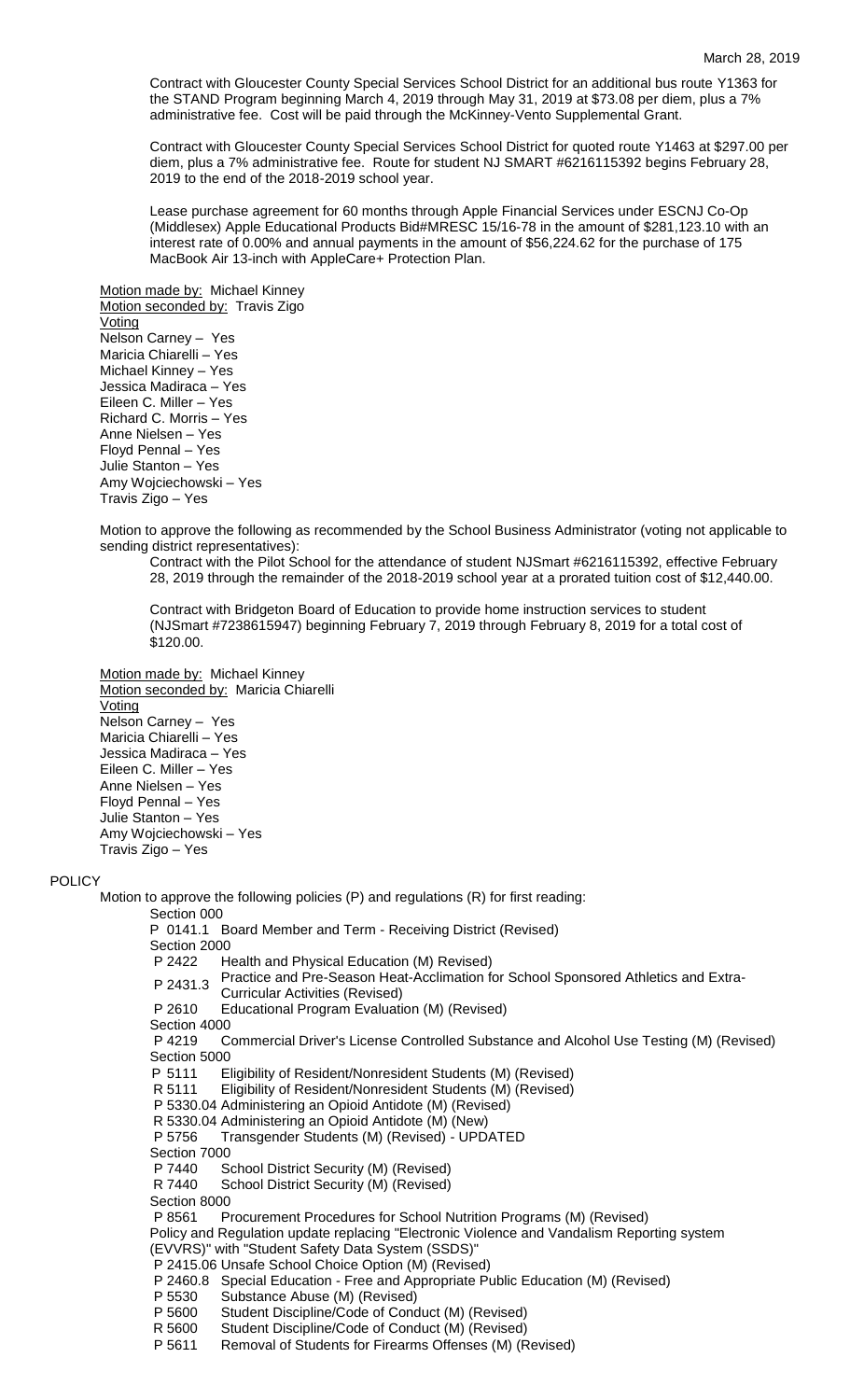- R 5611 Removal of Students for Firearms Offenses (M) (Revised)
- P 5612 Assaults on District Board of Education members or Employees (M) (Revised)
- R 5612 Assaults on District Board of Education members or Employees (M) (Revised)<br>P 5613 Removal of Students for Assaults with Weapons Offenses (M) (Revised)
- Removal of Students for Assaults with Weapons Offenses (M) (Revised)
- R 5613 Removal of Students for Assaults with Weapons Offenses (M) (Revised)
- P 8461 Reporting Violence, Vandalism, Harassment, Intimidation, Bullying, Alcohol, and Other Drug Offenses (M) (Revised)
- R 8461 Reporting Violence, Vandalism, Harassment, Intimidation, Bullying, Alcohol, and Other Drug Offenses (M) (Revised)

Motion made by: Maricia Chiarelli Motion seconded by: Amy Wojciechowski **Voting** Nelson Carney – Yes Maricia Chiarelli – Yes Michael Kinney – Yes Jessica Madiraca – Yes Eileen C. Miller – Yes Richard C. Morris – Yes Anne Nielsen – Yes Floyd Pennal – Yes Julie Stanton – Yes Amy Wojciechowski – Yes Travis Zigo – Yes

# NEW BUSINESS

Mr. Carney shared an upcoming event - Salem County NAACP annual banquet on April 13, 2019.

# REPORTS

School Business Administrator – Mrs. Chin reported on the following:

- Food Service Feb Performance -- Reported out on February and year-to-date profitability; discussed strengths that contribute to profitability; discussed the potential impact of Spring weather on the food service business; gave preview of factors that would impact performance the rest of the school year. The Board thanked Nutri-Serve for their support and donation towards the 8<sup>th</sup> Grade Dialogue event.
- 19/20 Budget was presented to the BOE at our 3/14 Work Session, then submitted to the County office on 3/20. District has responded to clarification questions from the County and awaits final approval of the approved budget.

Administrators monthly reports for March 2019.

Building Reports for the month of February as follows: **Suspensions Enrollments** Fire/Security Drill

# BOARD REPORTS

President -- Mrs. Miller reported on the following:

- Congratulated on success of Quad District art show and music performance
- Provided a handout that discussed pros and cons of Standing Committees (former structure) versus Committee of the Whole (current structure; i.e., Work Session); suggested that BOE be ready for discussion on this topic at April Work Session
- Stated that the 8th Grade Dialogue event was a success
- Discussed the importance of the Superintendent evaluation by the BOE
- Reiterated the importance of confidentiality on all topics discussed at Executive Sessions and Weekly Confidential emails

#### Sending Districts

Upper Pittsgrove Township -- Mr. Michael Kinney shared state funding cuts and budgetary constraints; and the PTO donation of the athletic track.

Alloway Township -- Mr. Richard Morris shared a handout on benchmarking analysis of various school metrics.

Liaison Reports

NJSBA Delegate Report – Mrs. Miller discussed the idea of bringing Delegate workshop ideas to our District (e.g., communication style); upcoming events were previewed; encouraged other BOE members to attend.

SACC Report – Mrs. Madiraca shared discussion at recent SACC Board meeting.

AG Advisory Council Report – Dr. Stanton shared discussion at March meeting (e.g., AG's 5-year strategic improvement plan).

PTO Report – Mr. Zigo discussed PTO ideas for upcoming events and fundraiser.

W-P School Foundation Report – Mrs. Chiarelli discussed upcoming foundation events.

CARE Report – Mr. Pennal had nothing to report.

Marlton Recreation League Report – Mr. Zigo had nothing to report.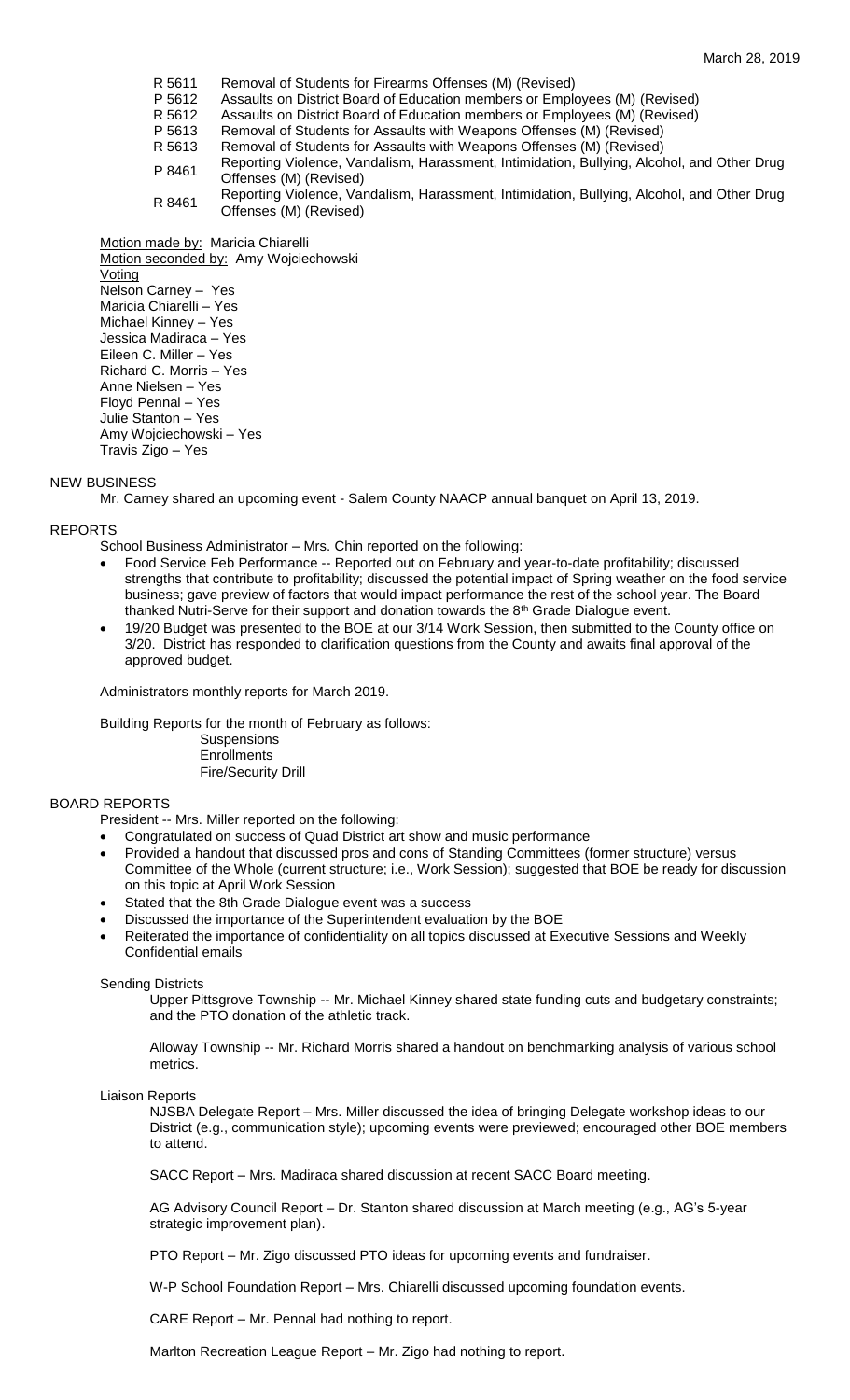Pilesgrove Township Report – Dr. Nielsen stated the township is working on their budget.

Woodstown Borough Report – Ms. Wojciechowski had nothing to report.

AUDIENCE PARTICIPATION – Non-agenda Items. – Ms. Laura Hubbard of Woodstown and also a teacher in Swedesboro thanked/commended our district on providing counsellors to her district during time of need (teacher's sudden death); it was a tremendous help to their students and staff during this difficult time.

IMPORTANT DATES

- March 14, 2019 Work Session, 6:00 p.m., Board Office Conference Room
- March 28, 2019 Regular Board Meeting, 7:00 p.m., William Roper School
- April 15, 2019 Work Session 6:00 p.m. Board Office Conference Room.
- April 24, 2019 Public Hearing on Budget/Regular Board Meeting, 7:00 p.m., Mary Shoemaker School Library

## RECESS INTO EXECUTIVE SESSION I

The Open Public Meetings Act allows the Board to enter into executive session for confidential matters (N.J.S.A. 10:4- 12b). Matters discussed in executive session will remain confidential until such time as the need for confidentiality no longer exists.

Motion that the Board of Education enter into executive session, by resolution, to discuss legal matters. It is expected that the executive session will last approximately 30 minutes. The Board will reconvene in open public session immediately following. Formal action may or may not be taken as a result of the executive session. (8:48 p.m.)

Motion made by: Amy Wojciechowski Motion seconded by: Anne Nielsen Voting Nelson Carney – Yes Maricia Chiarelli – Yes Michael Kinney – Yes Jessica Madiraca – Yes Eileen C. Miller – Yes Richard C. Morris – Yes Anne Nielsen – Yes Floyd Pennal – Yes Julie Stanton – Yes Amy Wojciechowski – Yes Travis Zigo – Yes

### RESUMPTION OF PUBLIC PORTION OF THE MEETING Motion to resume the public portion of the meeting at 9:37 p.m.

Motion made by: Anne Nielsen Motion seconded by: Travis Zigo **Voting** Nelson Carney – Yes Maricia Chiarelli – Yes Michael Kinney – Yes Jessica Madiraca – Yes Eileen C. Miller – Yes Richard C. Morris – Yes Anne Nielsen – Yes Floyd Pennal – Yes Julie Stanton – Yes Amy Wojciechowski – Yes Travis Zigo – Yes

## ADJOURNMENT

Motion to adjourn this meeting at 9:30 p.m.

Motion made by: Amy Wojciechowski Motion seconded by: Floyd Pennal Voting Nelson Carney – Yes Maricia Chiarelli – Yes Michael Kinney – Yes Jessica Madiraca – Yes Eileen C. Miller – Yes Richard C. Morris – Yes Anne Nielsen – Yes Floyd Pennal – Yes Julie Stanton – Yes Amy Wojciechowski – Yes Travis Zigo – Yes

Respectfully submitted,